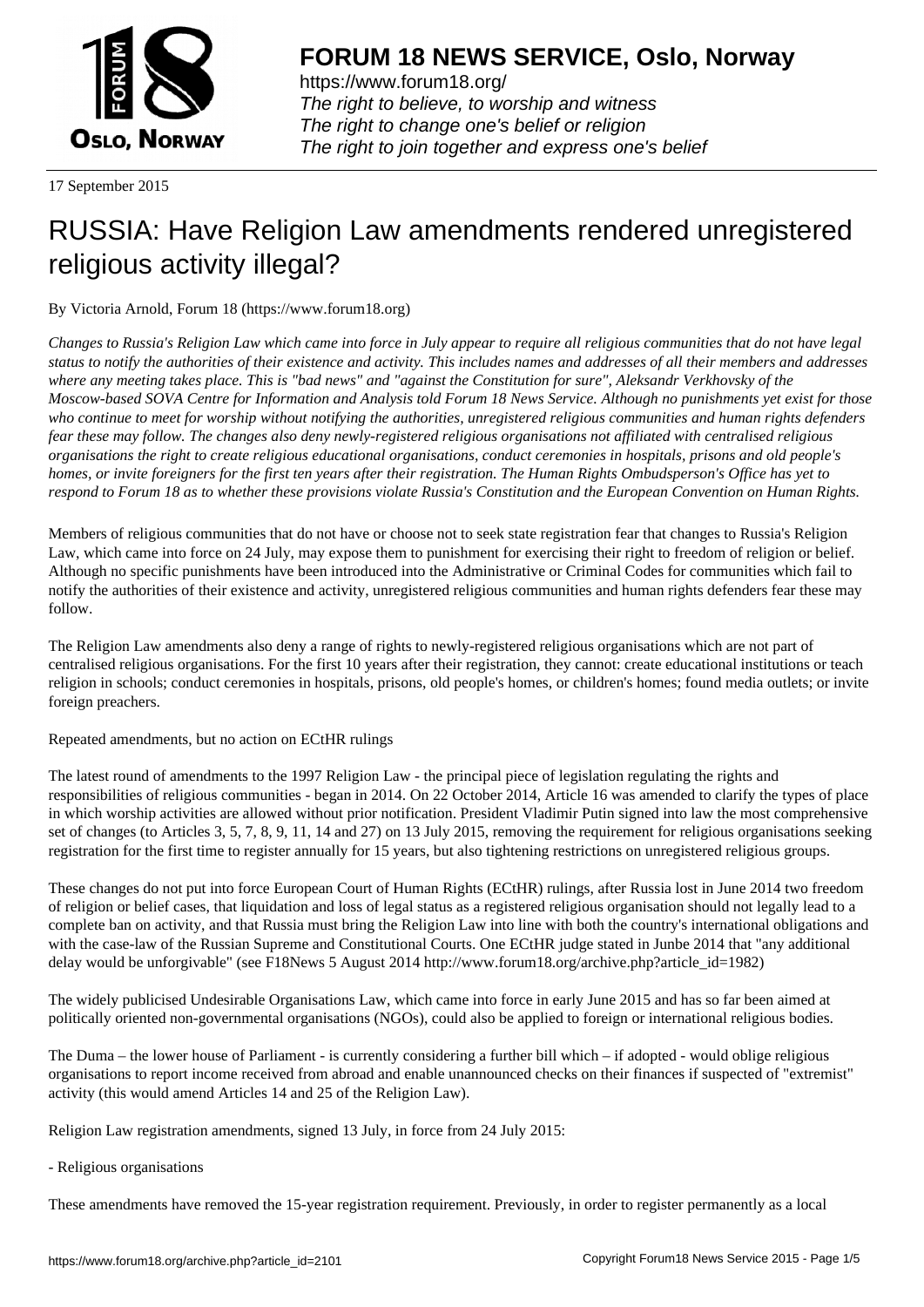presence in Russia for the preceding 15 years; if unable to do so, it would have to re-register every year. Only as a religious organisation is a community recognised as a legal entity and is thus able to buy and rent property, employ staff, open a bank account, and engage in certain social activities.

Now, any 10 adult citizens of the Russian Federation, resident in the same locality, may found and register a religious organisation, regardless of their community's longevity. Religious organisations also no longer have to provide a report of their activities to the local branch of the Justice Ministry on a yearly basis.

These moves have been largely welcomed as simplifying life for religious communities on a local level, making it easier to obtain registration if they wish and reducing a little of the bureaucracy involved (Sergei Tarasov, a Jehovah's Witness lawyer, has described the process of registering a non-profit to Forum 18 as "one of the most labour-intensive and lengthy procedures" in Russia). Lawyer Lusiko Adamia observed on her website on 22 July that this is "one of the most positive aspects of the new law, opening up new possibilities for local religious organisations".

In terms of day-to-day operation, however, religious organisations not part of a central body now find themselves facing further restrictions. For a period of ten years after their registration, such local organisations do not have the right: to create educational institutions or teach religion in schools (although they can offer educational programmes to adults); to "attach to [themselves] a representative body of a foreign religious organisation"; to conduct ceremonies in hospitals, prisons, old people's homes, or children's homes; to found media outlets; or to invite foreign preachers.

These are all restrictions which, alongside a handful of others under earlier versions of the Religion Law, had been applied to organisations unable to prove 15 years' standing in Russia. Existing organisations do not, however, have to seek re-registration.

#### - Religious groups

While bureaucracy may have eased slightly for religious organisations, it has increased for religious groups. A group is defined in the law as "A voluntary association of citizens, formed for the goals of joint confession and dissemination of their faith, carrying out its activities without state registration and without obtaining the legal capabilities of a legal personality" (the most recent amendments recognise the possibility of resident non-citizens also being members).

Previously, a group only had to inform the authorities of its existence if it intended to transform itself eventually into a religious organisation. Now, however, this has become an obligation in all cases – "bad news", Aleksandr Verkhovsky, Director of the Moscow-based SOVA Centre for Information and Analysis, told Forum 18 on 13 September.

This change directly contravenes Russia's human rights obligation not to require state permission for the exercise of freedom of religion and belief (see the Organisation for Security and Co-operation in Europe (OSCE)/Venice Commission Guidelines on the Legal Personality of Religious or Belief Communities http://www.osce.org/odihr/139046). Russia is a participating State of the OSCE and a member of the Venice Commission.

"The very notion of a religious group has vanished" with this obligation, Vasili Nichik, Seventh-day Adventist spokesperson, lamented on his blog on 5 July. At least once every three years, groups must provide the local Justice Department with details of its creation, the religion to which it belongs, names and addresses of its members, and addresses at which it holds its activities. Verkhovsky points out that the requirement to submit the personal information of all members is "against our Constitution for sure".

Before the latest Religion Law changes an unregistered community was legally able to operate as a religious group, without informing the state or registration, and to meet privately for worship and study (see F18News 14 April 2005 http://www.forum18.org/archive.php?article\_id=543). But despite what the Law stated, people who belonged to forcibly liquidated Jehovah's Witness communities in Samara and Taganrog have found that they are not allowed to meet to exercise freedom of religion or belief (see eg. F18News 20 November 2014 http://www.forum18.org/archive.php?article\_id=2017).

On 15 September Forum 18 asked the Human Rights Ombudsperson's Office in writing whether the new Religion Law changes conflict with the Russian Federation's commitments under the International Covenant on Civil and Political Rights and the European Convention for the Protection of Human Rights and Fundamental Freedoms. Forum 18 had received no reply by the end of the working day in Moscow on 17 September.

In comments for the SOVA Centre on 14 July, Inna Zagrebina of Moscow's Guild of Experts on Religion and Law describes as "puzzling" the fact that a group must list all its members, while an organisation needs to list only its founders. She concludes that "this provision has been introduced with the aim of pushing religious groups to acquire the status of a legal entity for subsequent better control and supervision of their activities".

This requirement presents practical difficulties for religious groups. Because they cannot own or rent property in their own right, accommodation for gatherings must be provided by their members, either at their own homes or in privately rented meeting space.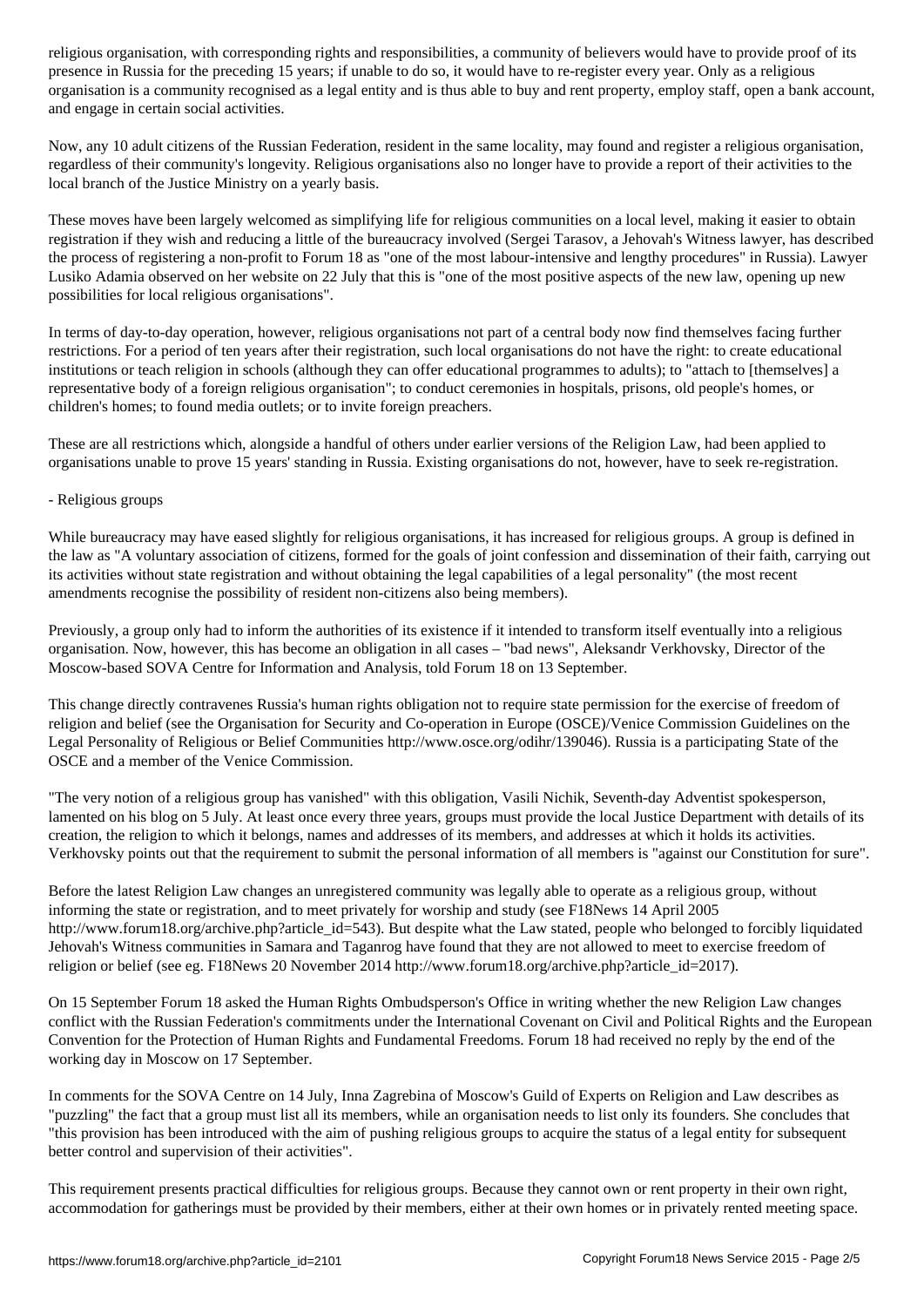It is unclear whether Justice Departments must be informed of every possible address, or what will happen if a group meets at an undisclosed location. It also remains unclear what exactly may constitute a religious group, as Nichik pointed out on his blog, thus allowing for wide interpretation on the part of the authorities. "There will be court cases sooner or later," Verkhovsky remarked to Forum 18 on 13 September. "And then this amendment will be amended again."

Baptists who meet for worship without state registration fear that the amendments may "outlaw" their churches. In two open letters to President Putin of 26 April and 5 July, members of the Moscow Church of Evangelical Christians-Baptists equate the notification requirement to "mandatory registration", which "makes a citizen's right to freedom of worship and assembly arbitrary", conditional upon informing the authorities. "Where conditions are introduced, freedom is abolished. The introduction of conditions is the first step towards the introduction of bans."

The law does not currently stipulate any specific penalties for not notifying the authorities of a group's creation, though Verkhovsky believes this may be added later. Zagrebina believes that refusal to give notification may come under Administrative Code Article 19.7 (failure to submit or lateness in submitting information stipulated by law and necessary for an official body to perform its lawful function) for which offenders may receive a warning or a fine (for individuals, 100-300 Roubles; for officials, 300-500 Roubles; for organisations, 3,000-5,000 Roubles).

Should specific punishments be introduced, they may provide prosecutors with another charge to use against communities already vulnerable to prosecution under other Articles of the Administrative Code - for example, Article 20.29 ("Production or mass distribution of extremist materials") or Article 20.2 ("Violation of the established procedure for organising or conducting a gathering, meeting, demonstration, procession, or picket") - or the Criminal Code (Articles punishing "extremism").

A variety of religious believers – including Muslims and Christians - hold informal gatherings in homes or engage in religious activities in public places (e.g. handing out literature). "Perhaps this is a preparation for subsequent toughening of legislation - it could be a reason for attacks," a member of a religious community which has already suffered persecution under the Extremism Law told Forum 18 on 15 September.

The unregistered Baptists are concerned that the notification requirement "legitimises the persecution of innocent people". The "restrictive direction of the law", they believe, will mean "many Christians" will choose not to fulfil it.

Also in an appeal to President Putin, dated 9 July, 80 pastors of the Council of Churches – a network of Baptist communities which choose not to seek state registration - worried that "locally, laws can be interpreted however they like. An arbitrary interpretation of laws leads to arbitrariness in their application, and as a consequence - to conflict and repression". They point out that their 3,000 communities, comprising some 70,000 members, do not seek state registration "as a matter of absolute principle".

"If the country's laws are in conflict with the Bible and restrict the freedom of the faithful in their service and worship of God," they add, "true Christians always take the biblical position, which inevitably leads to a conflict with the authorities and to subsequent repression."

### - Education

An addition to the Religion Law – which Verkhovsky regards as positive – is a statement that religious education does not count as "educational activity". Religious organisations therefore do not need a licence to offer courses and run Sunday schools or their equivalent.

This brings the Religion Law into line with a 2008 Supreme Court decision which ruled that local courts had been wrong to dissolve a Methodist church in Smolensk for providing religious education without a licence (see F18News 30 June 2008 http://www.forum18.org/archive.php?article\_id=1151). It also goes some way towards clarifying a murky legal situation which has led to several religious organisations being fined or liquidated for teaching without licences, even after the Supreme Court judgment (see F18News 30 June 2011 http://www.forum18.org/archive.php?article\_id=1588).

Religion Law places of worship amendments, signed and in force from 22 October 2014:

These Religion Law amendments expanded the list of locations in which worship activities are allowed without prior notification. It now includes buildings and land rented by a religious community as well as those belonging to it. This should make it impossible to bring charges under Administrative Code Article 20.2, Part 2, if a meeting for worship or ceremony is carried out in premises or on land rented by a religious association for this purpose, Zagrebina commented to the SOVA Center for Information and Analysis on 24 November 2014.

This amendment may have a positive effect on cases such as that of a Sochi Protestant leader, fined for holding prayers in a rented cafe before the amendments were adopted (see F18News 2 March 2015 http://www.forum18.org/archive.php?article\_id=2044).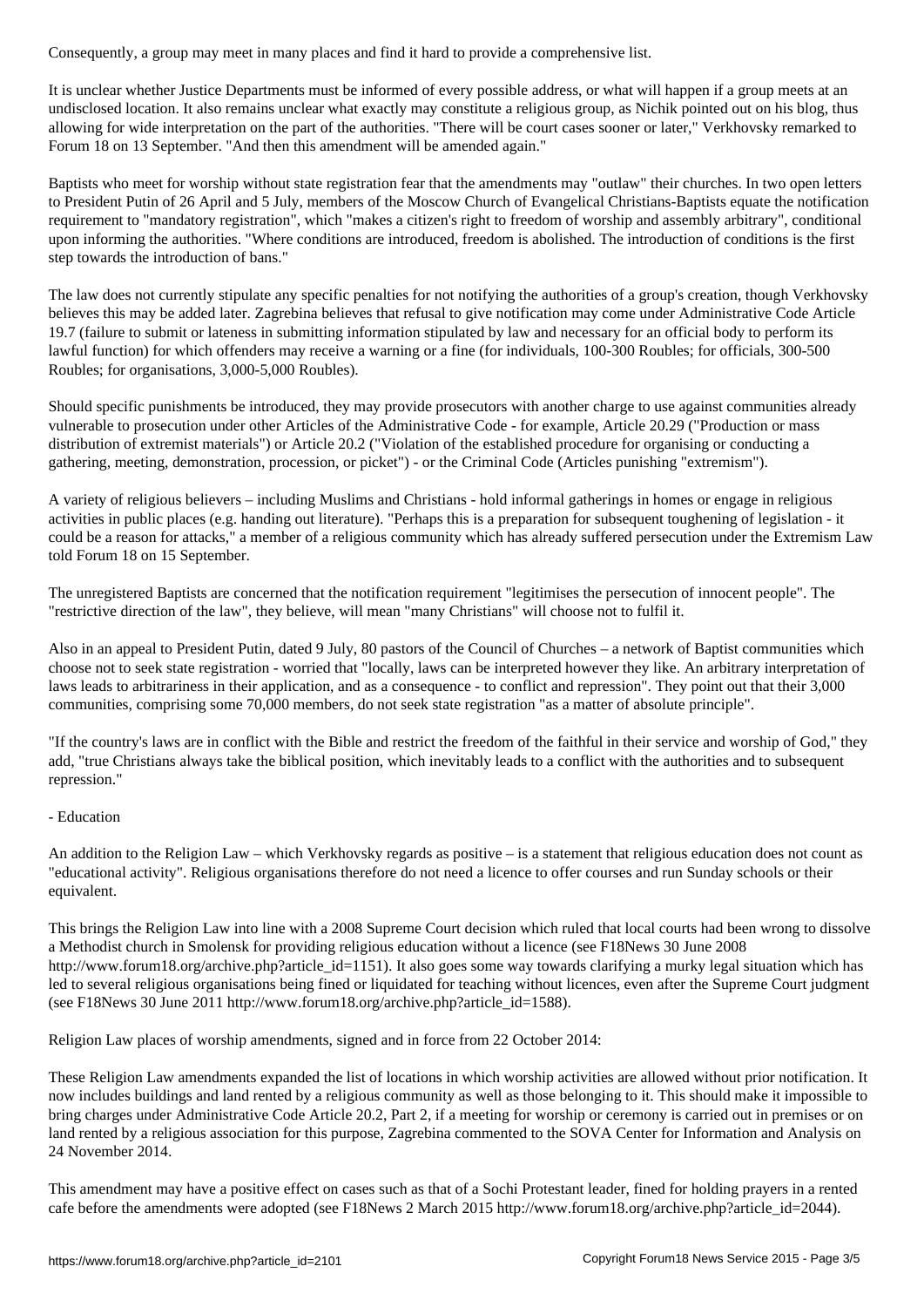Religion Law Article 16 now also states that: "In other cases, public worship services and other religious rites and ceremonies (including prayer and religious assemblies) carried out in public places, in conditions which require the adoption of measures to ensure public order and the security of the participants of religious rites and ceremonies, as well as those of other citizens, are carried out in the manner prescribed for rallies, marches and demonstrations".

This incorporates a 2012 Constitutional Court judgment, which states that prior notification is not required when safety measures are not necessary - the main ostensible purpose of the authorities being notified. The ruling followed prosecution – not for safety reasons - of two Jehovah's Witnesses in Belgorod Region for meeting for worship without state approval (see F18News 3 January 2013 http://www.forum18.org/archive.php?article\_id=1787).

The situation nevertheless remains poorly defined. Article 16 still refers only to "worship services and other religious rites and ceremonies", and not to other activities such as the distribution of literature, and places which fall into the grey area of public space between the freely permitted and the prohibited also remain unspecified.

Possible Religion Law financial amendment:

A bill which would – if adopted – increase financial monitoring of religious organisations and oblige them to declare foreign funding is currently under consideration in the Duma. It passed its first reading on 30 June, but was returned to the Committee on Public Associations and Religious Organisations for modification before a second reading. The Duma reconvened after its summer break on 15 September. No date has been set for the bill's second reading.

The amendments were conceived "to have more control over Muslim and other 'suspicious' organisations", Verkhovsky commented to Forum 18. They have also raised concerns among some religious leaders that the "foreign funding" requirement will have the same effect as the 2012 "Foreign Agent" Law, which targeted NGOs and from which religious organisations were explicitly excluded. The Justice Ministry admitted to the "Moscow Times" on 29 April that the bill is modelled on the 2012 law, but insists that "it does not make the same provisions".

## - Foreign funding

If a religious organisation receives "financial resources [or] other property from international and foreign organisations, foreign citizens, or persons without citizenship", it would have to report this to the Justice Ministry or its local branches, separately from other accounts, detailing the amount, the source, and its intended and actual uses, as well as the organisation's activities and membership of its administrative bodies. It would also have to post this information on the internet or in the media.

All these requirements would have to be fulfilled every year. Failure to provide such accounts would render a religious organisation subject to liquidation at the request of the Justice Ministry.

Religious organisations already report their income under the law on non-profits. But this amendment would increase their administrative burden by demanding separate accounts. If adopted, it might also render communities of certain religious traditions more vulnerable than others to increased state oversight and possible liquidation.

"Despite upbeat statements by public figures, we have every reason to believe that there is a hidden danger for religious organisations which in our country are de facto protected far less than the so-called 'preambular' ('traditional') religions," the Society for Krishna Consciousness commented on its krishna.ru news website on 1 July.

### - Audits/inspections

The bill would also give the Justice Ministry and its local branches the additional right to audit a religious organisation's finances if it receives foreign funding. It would also give them the right to carry out unannounced inspections if they have received reports of extremist activity, if requested by the President, the government, or a Prosecutor's Office, or if the organisation has not heeded previous official warnings of legal violations.

"The state has introduced into law the principle of 'we'll check whom we want'", the Society for Krishna Consciousness complained. It suggested that reports of extremism, although they are supposed to come from government agencies, may not be "proven and reliable". In comments to krishna.ru, lawyer Mikhail Frolov said that "the state has created a new legal instrument to strengthen control over religious organisations, and has become able, if necessary, to impede quite legitimately the activities of those who are financed from foreign sources".

Undesirable Organisations Law, signed 23 May, in force from 3 June:

The Undesirable Organisations Law can bar foreign or international organisations from the country for "presenting a threat to the basic constitutional order of the Russian Federation, its defence capability, or its state security." It makes no mention of religious